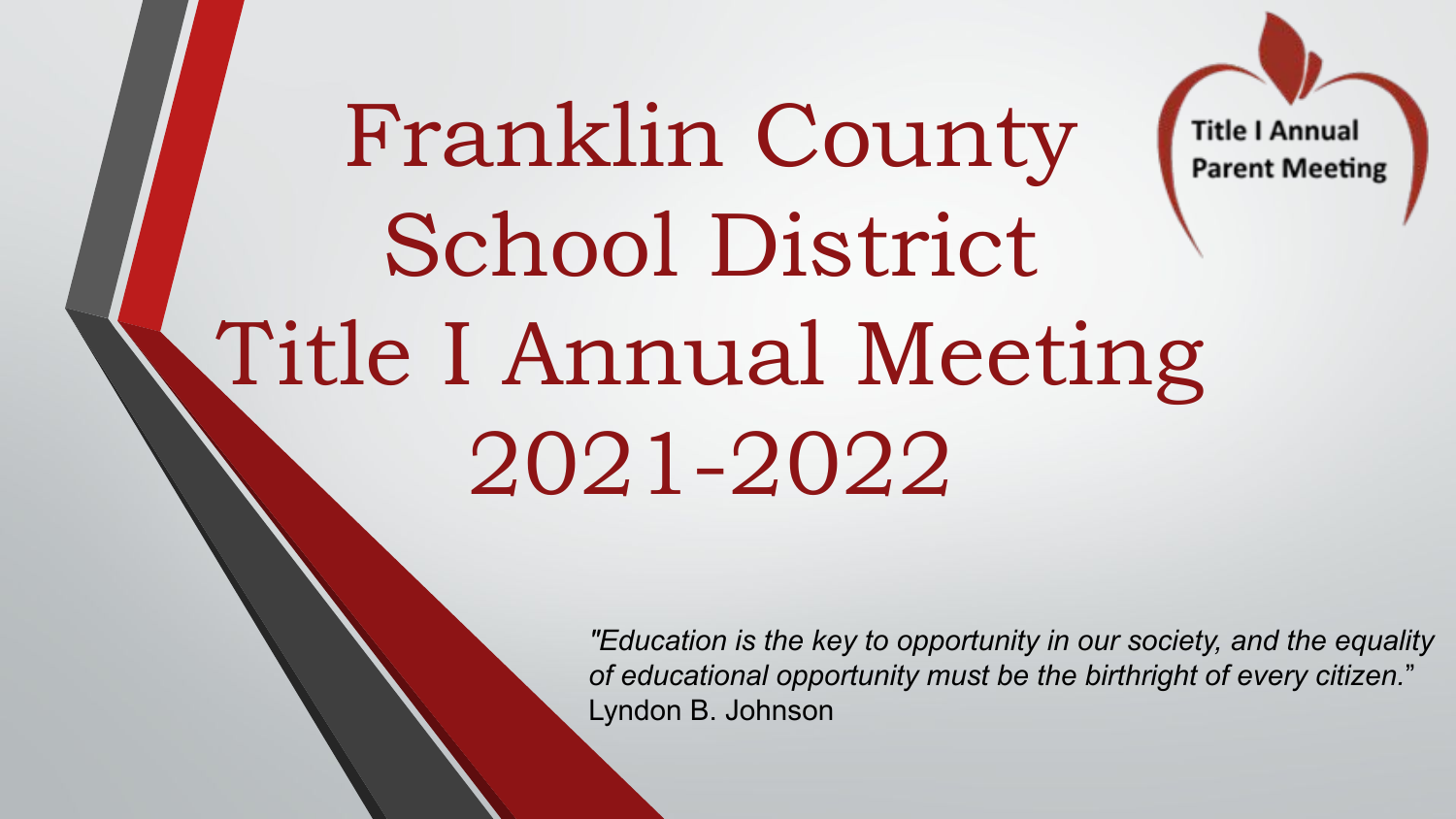# Agenda

- •Information about Title I
- Requirements of Title I
- Rights of parents to be involved
- Curriculum



• Academic assessments to measure student progress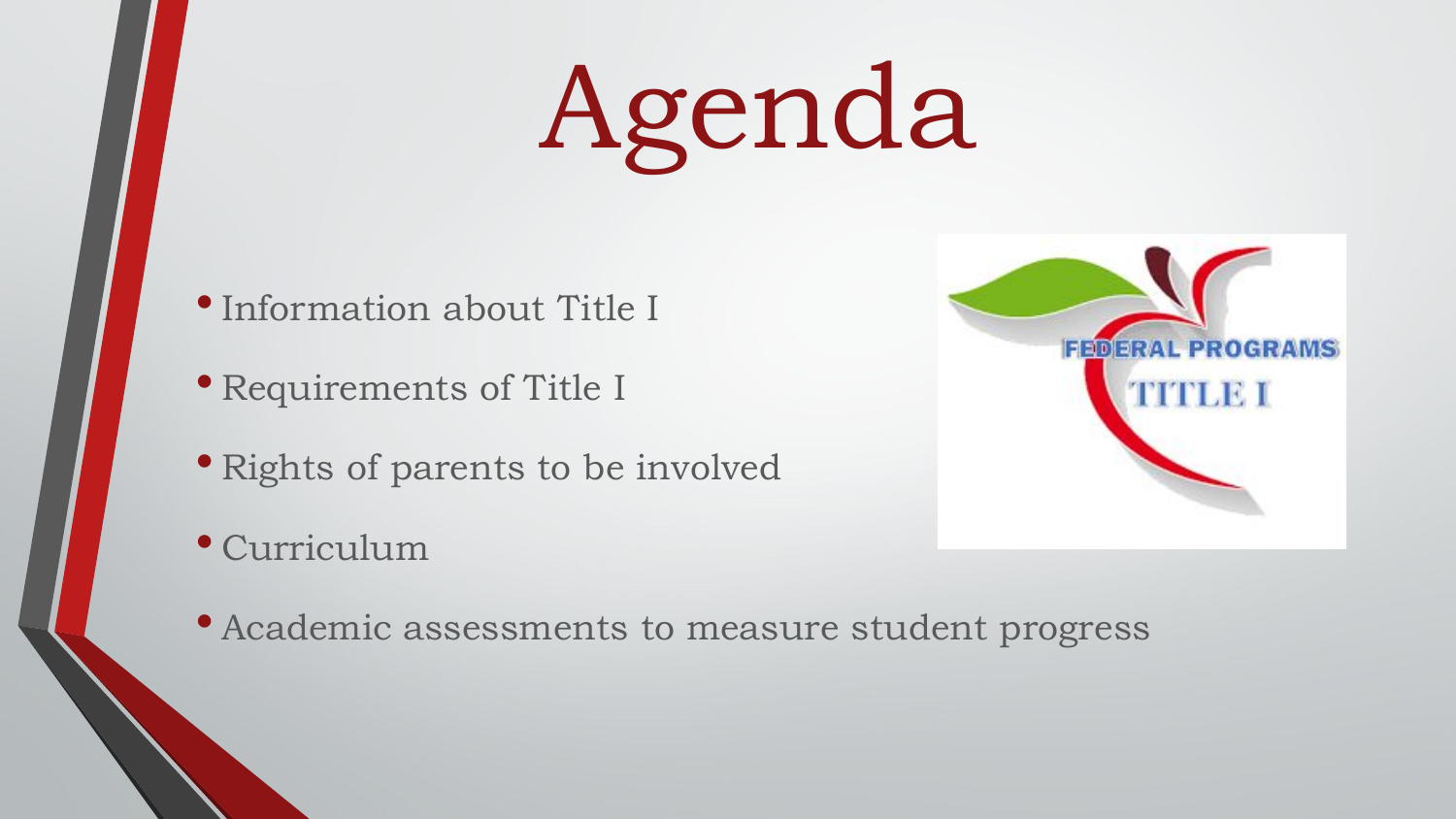## What is Title I?

Title I is a program that provides funds from the federal government to improve student learning.

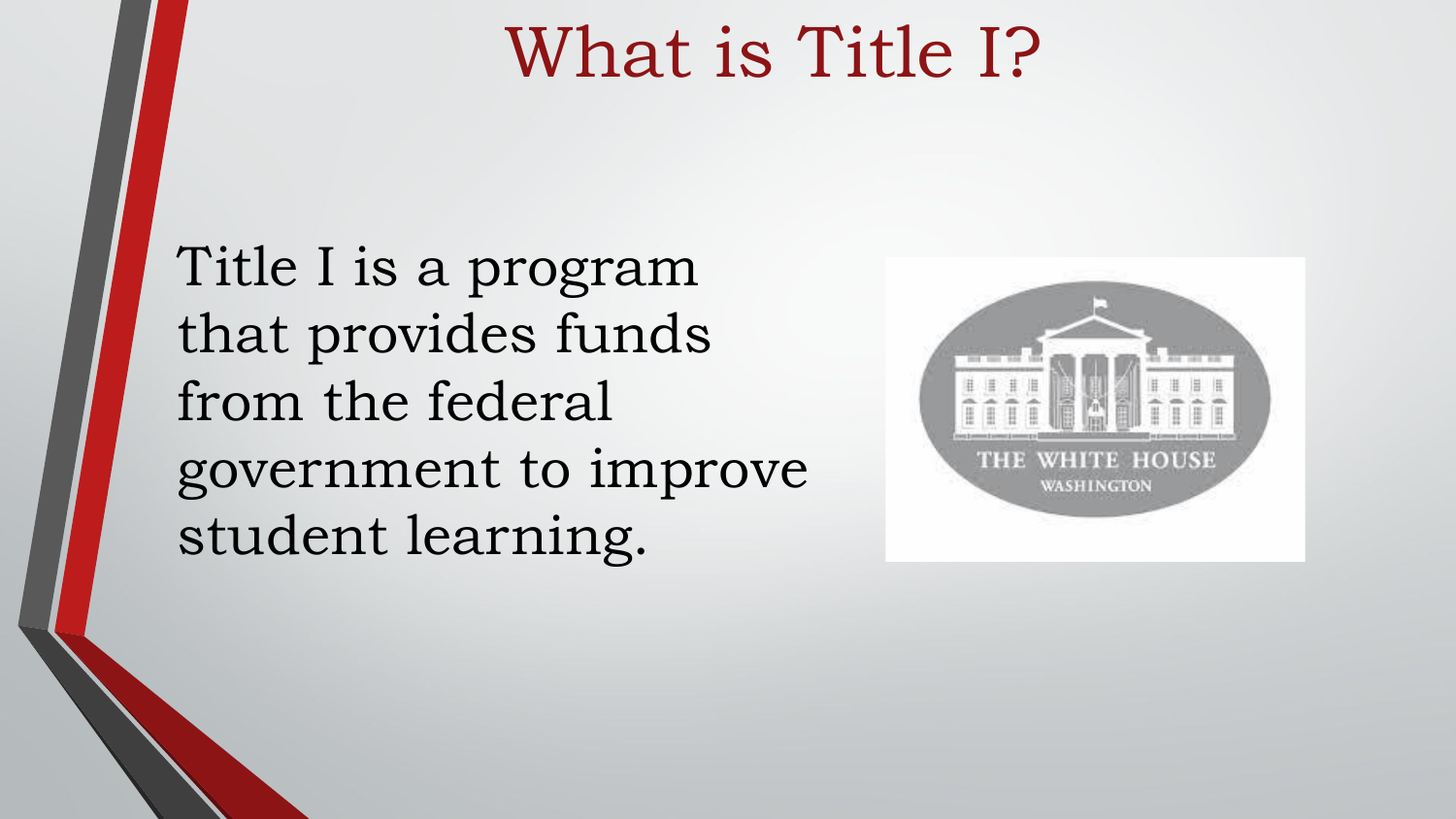### Title I

In 1965, Congress passed the Elementary and Secondary Education Act (ESEA), providing, for the first time, some federal funding for K–12 education. The original law has been renewed eight times, most recently by ESSA.

Title I of Every Student Succeeds Act (ESSA) is "Improving the Academic Achievement of the Disadvantaged." Schools with high concentrations of children from low-income families receive Title I education funds. They receive this money through their states and districts, and more than half of all public schools (55 percent) fall into this category, often called "Title I schools."

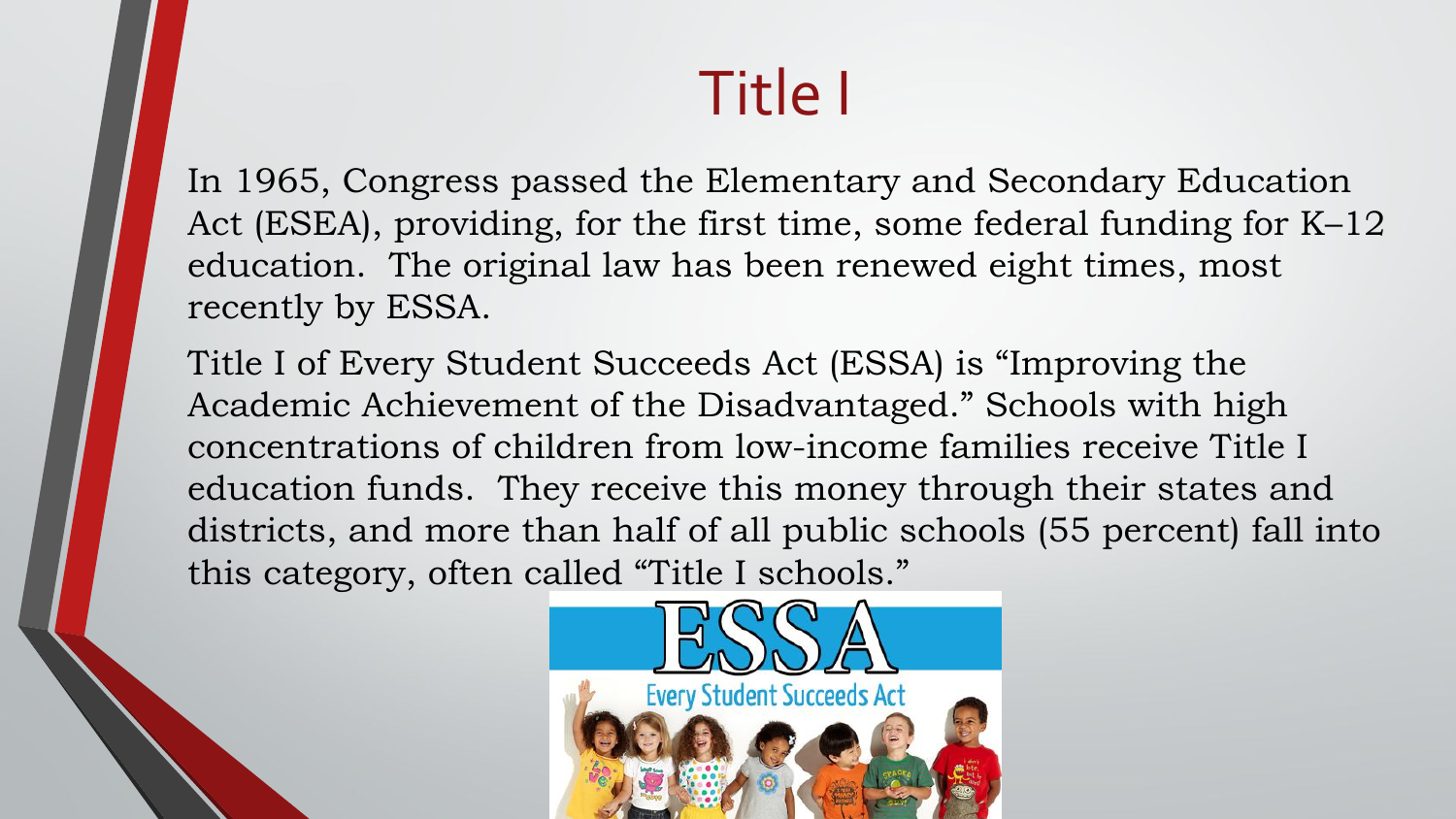### Title I

This federally funded entitlement program provides supplemental resources to higher poverty schools like FCS.

#### **These resources are intended to:**

◦ **Promote high academic achievement for all children** 

- **Improve teaching and learning**
- **Increase parent and family engagement**

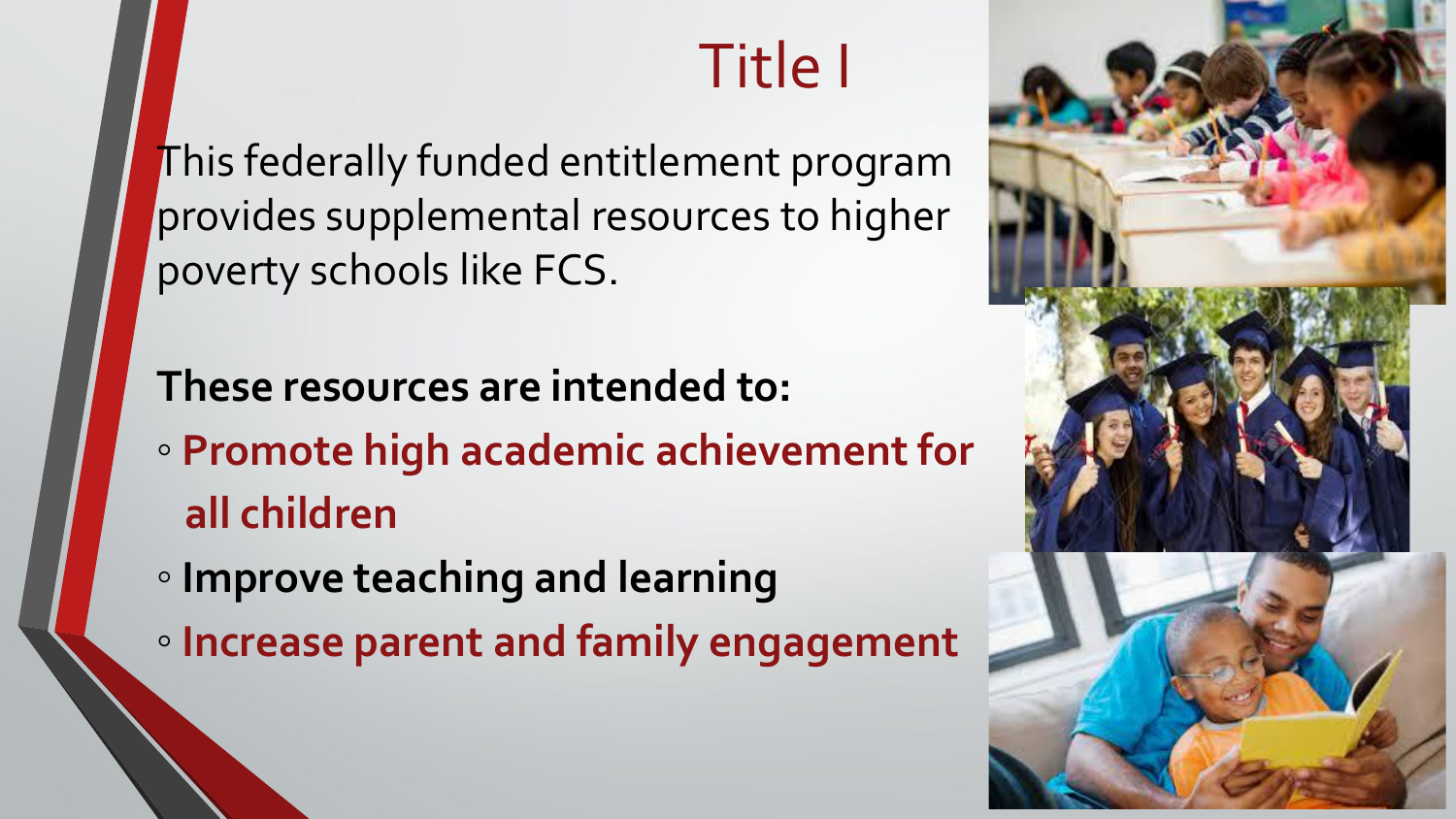### School-wide Program

GOAL: Ensures that **ALL** students – particularly those who are low-achieving – meet and exceed levels of achievement on state academic standards.

All Title I schools in Franklin County are School-wide Programs. This means the Title programs serve **ALL** children in a school. All staff, resources, and classes are part of the overall school-wide program. The purpose is to generate high levels of academic achievement in core subject areas for all students, especially those students most in need.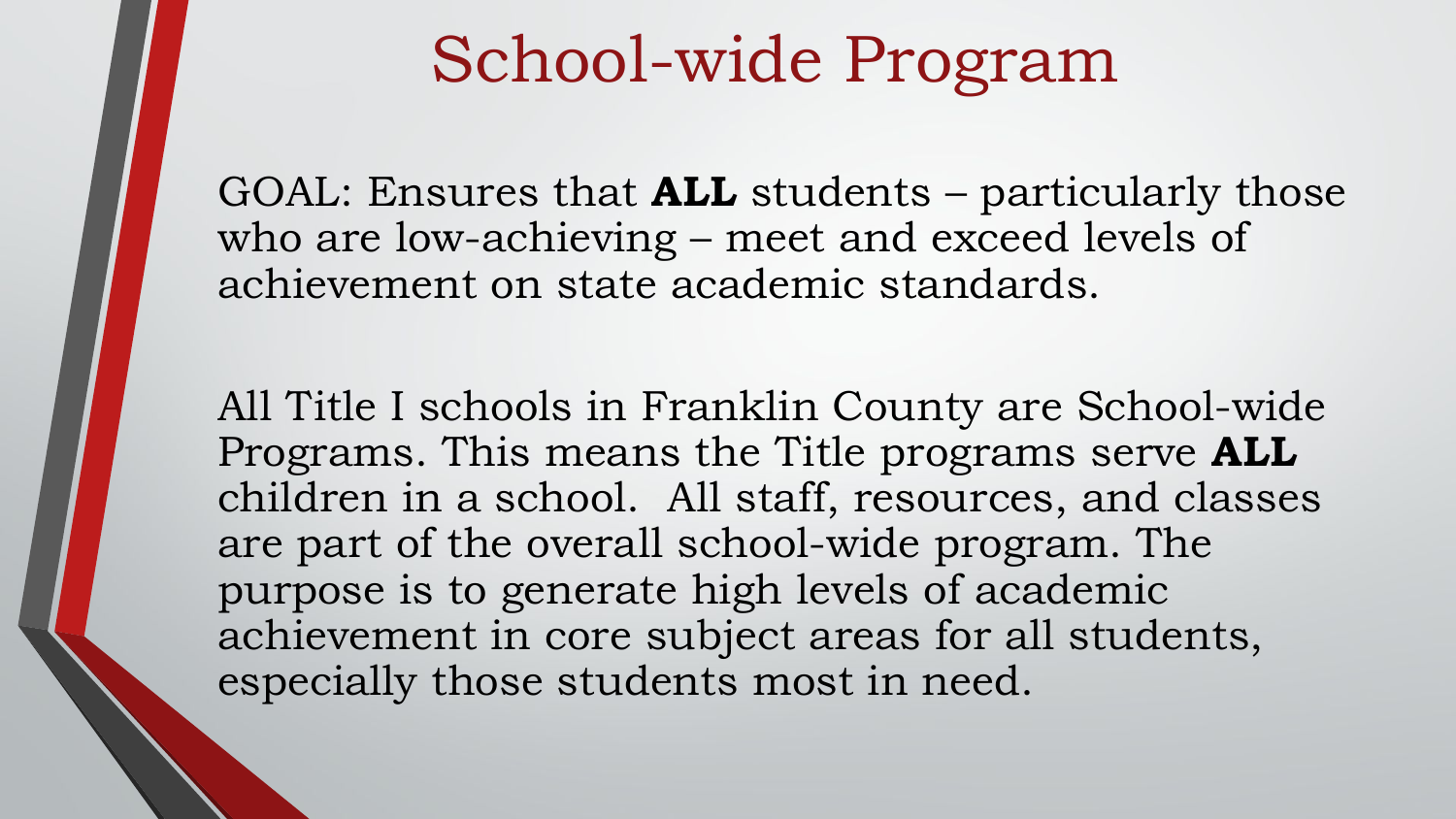### Requirements of Title I

- Conduct a Comprehensive Needs Assessment
- Identify and commit to specific goals and strategies to address those prioritized needs.
- •Implement a comprehensive reform model
- Create a comprehensive plan focusing on successful academic achievement for ALL students
- Conduct an annual evaluation of the effectiveness of the school-wide program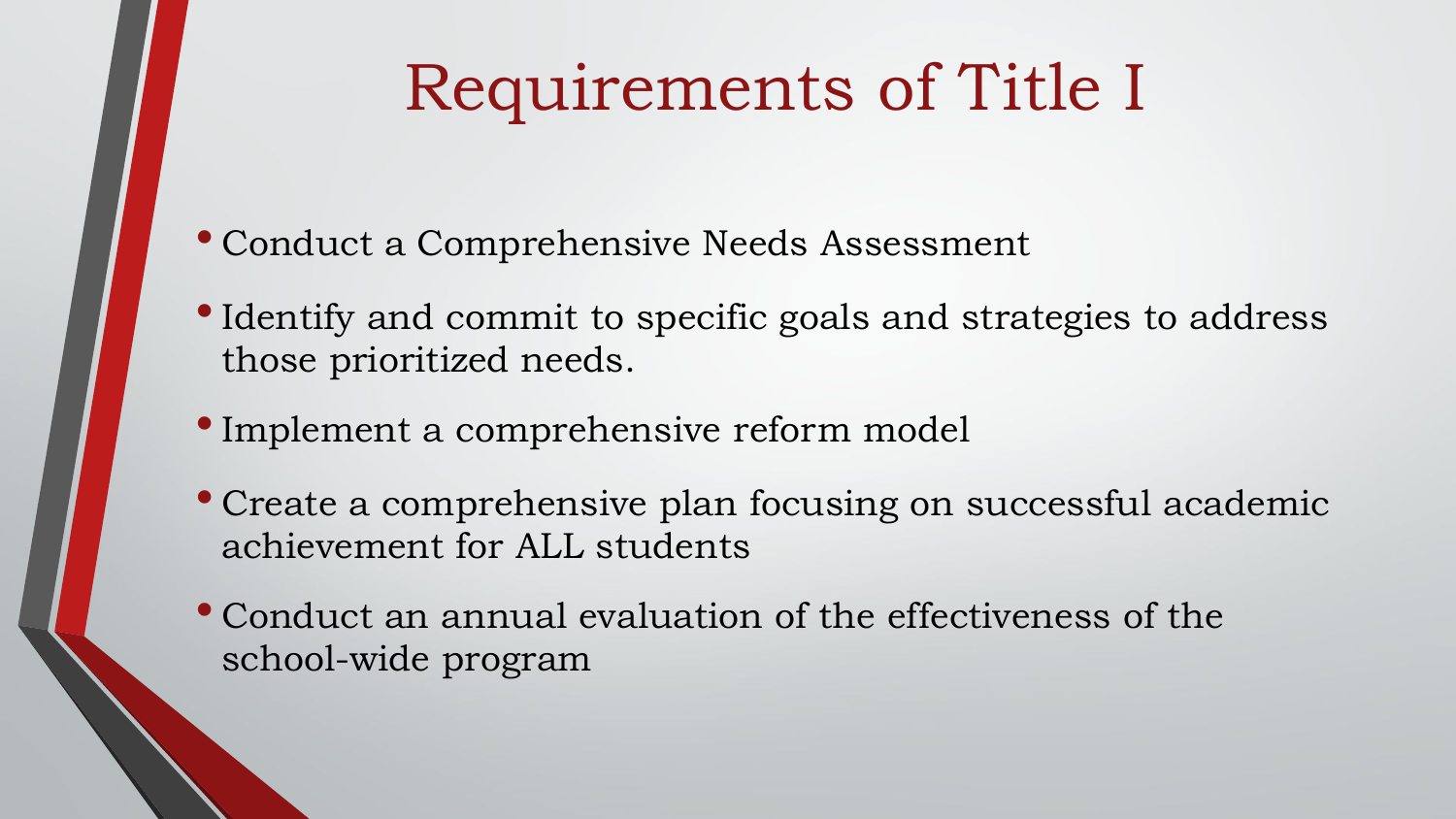### How Do We Spend Title I Money?

Franklin County School District has 3 Title I schools. These schools are identified to receive Title I funding based on free and reduced lunch percentages. All schools are CEP (universal free lunch for all).

Being a Title I school means receiving federal funding (Title I dollars) to supplement the school's existing programs. These dollars are used for:

- Identifying students experiencing academic difficulties and providing timely assistance to help these students meet the State's challenging content standards.
- Purchasing supplemental staff/programs/materials/supplies
- Conducting parental involvement meetings/trainings/activities
- Hiring/Retaining Highly Effective Teachers





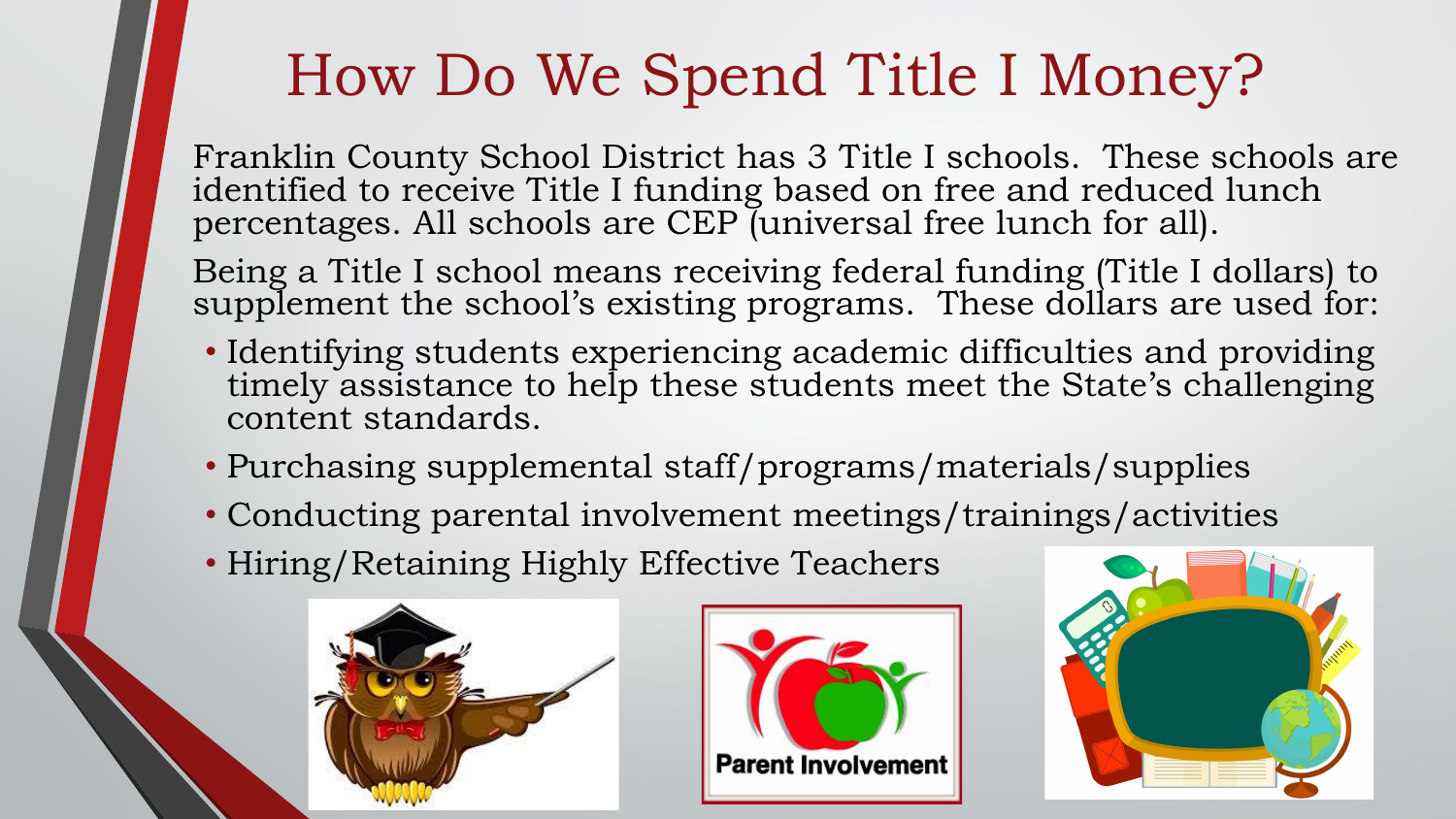# Goals of Title I

#### **Improve academic achievement by:**

- Increasing the graduation rate
- Improving attendance
- Improving behavior
- Focusing on student growth in ELA, Mathematics, and Science K-12
- Increasing the number of industry certifications earned by students

• Provide professional development to teachers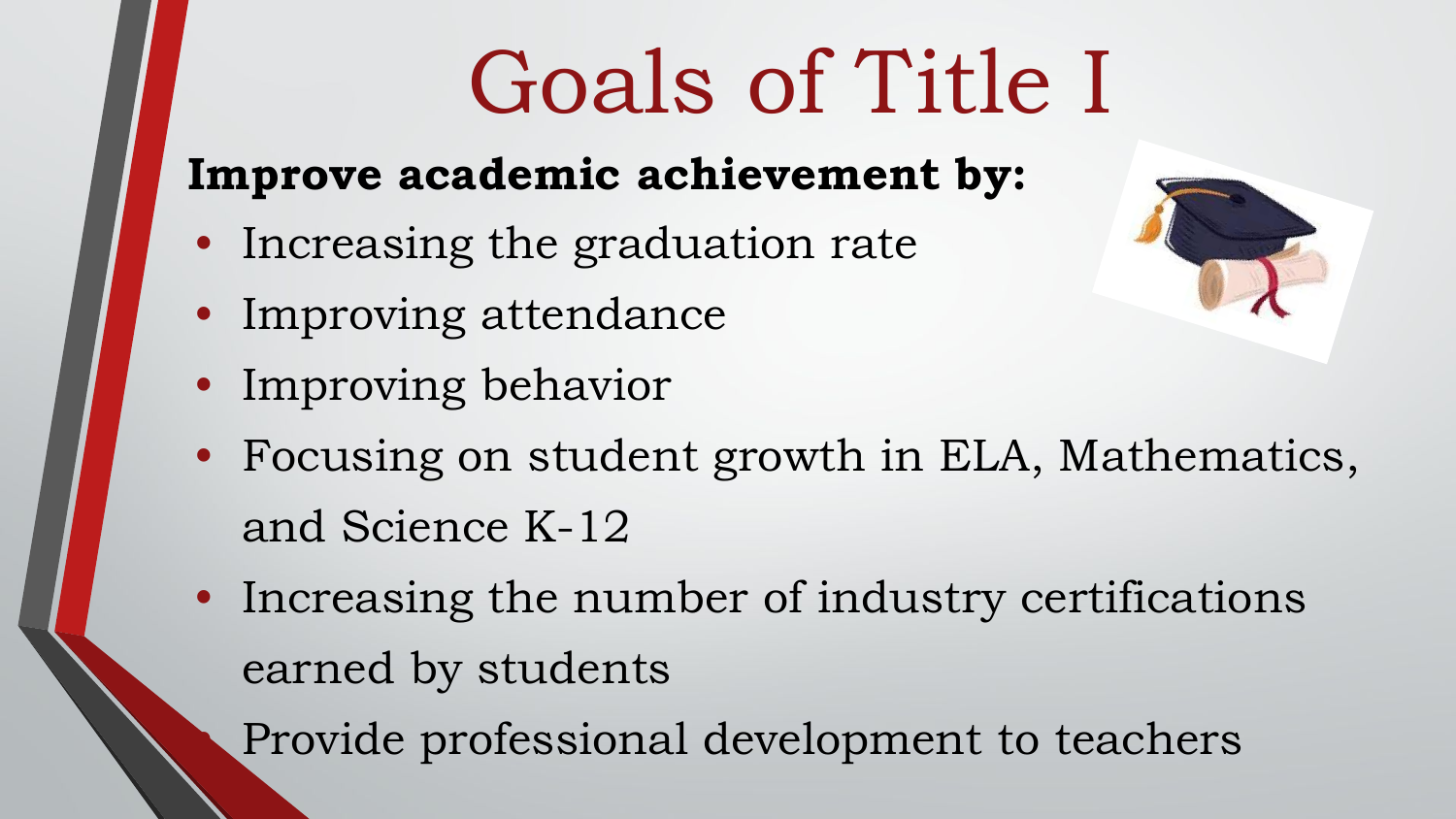#### School-wide Requirements

#### **Comprehensive Needs Assessment**

- Identify areas of strength
- Identify areas of growth
- Identify areas of improvement prioritization of needs

#### **Comprehensive School-wide plan**

• School Improvement Plan drives strategies for improvement

#### **Budgeting**

- Supplemental Instructional staff (paraprofessionals, teachers on special assignment)
- Supplemental educational software programs ( Renaissance Place: STAR reading, STAR math, Rosetta Stone, iReady, etc.)
- Instructional Supplies (calculators, manipulatives, phonics program)

#### **Evaluation**

- Did the academic achievement of ALL students improve? Students showed learning gains in social studies achievement but a decline in other areas; graduation rate decreased by 7.7% points; student attendance rate decreased slightly by 5.6%
- Were the goals of the plan achieved? No the goals were not met.
- Does the plan need to be modified?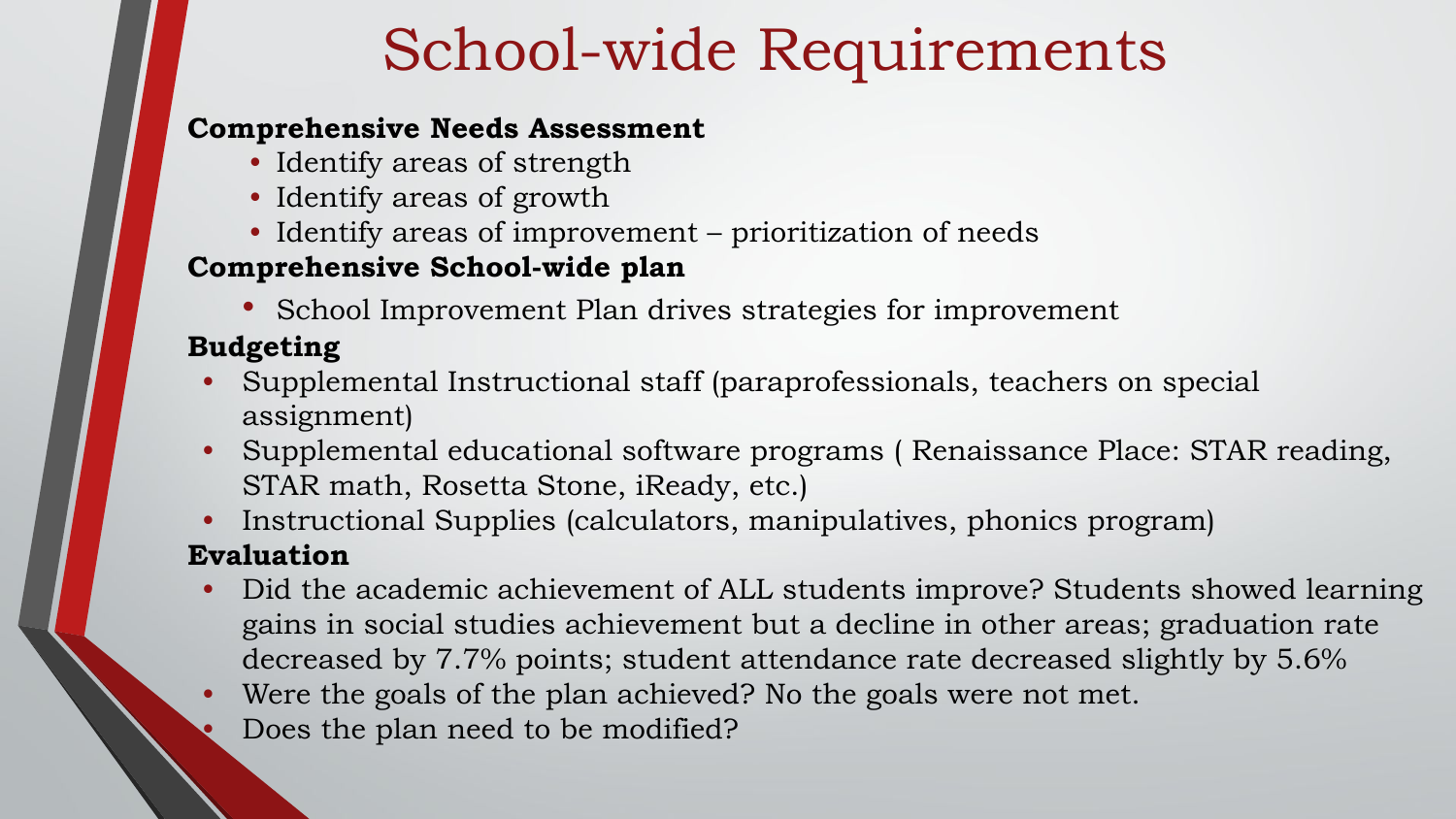#### Areas of Focus 2021-22

- Increasing the graduation rate
- Focusing on Lowest 25th Percentile of students making learning gains in all tested areas
- Improving attendance
- Reducing the number of discipline referrals by implementing Positive Behavior Interventions and Supports (PBIS)





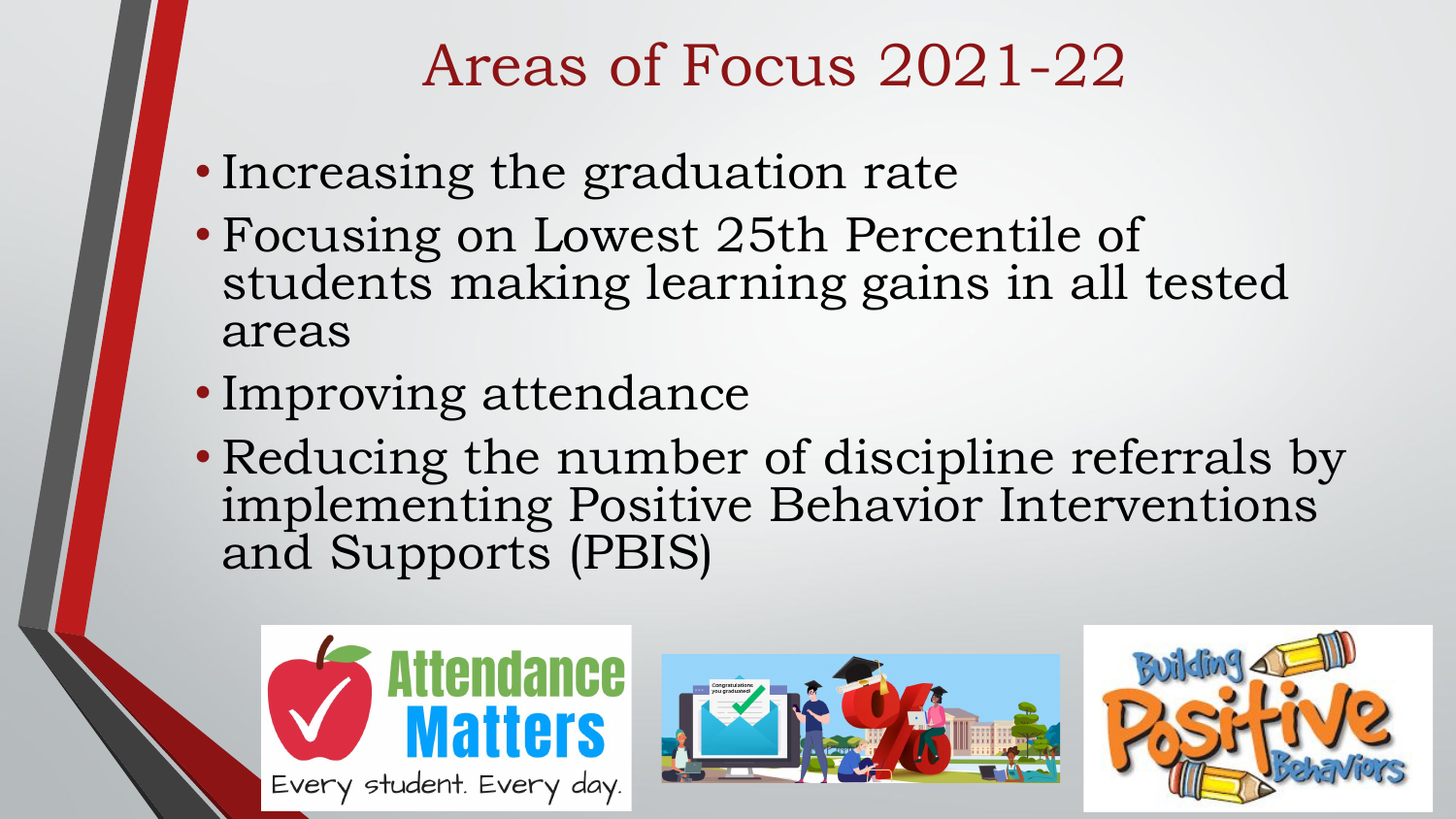#### Why Parent Involvement is IMPORTANT

Decades of research show that when parents are involved students have:

- Higher grades, test scores, and graduation rates
- Better school attendance
- Increased motivation, better self-esteem
- Lower rates of suspension
- Decreased use of drugs and alcohol
- Fewer instances of violent behavior



When schools encourage children to practice reading at home with parents, the children make significant gains in reading achievement compared to those who only practice at school.

The most consistent predictors of children's academic achievement and social adjustment are parent expectations of the child's academic attainment and satisfaction with their child's education at school.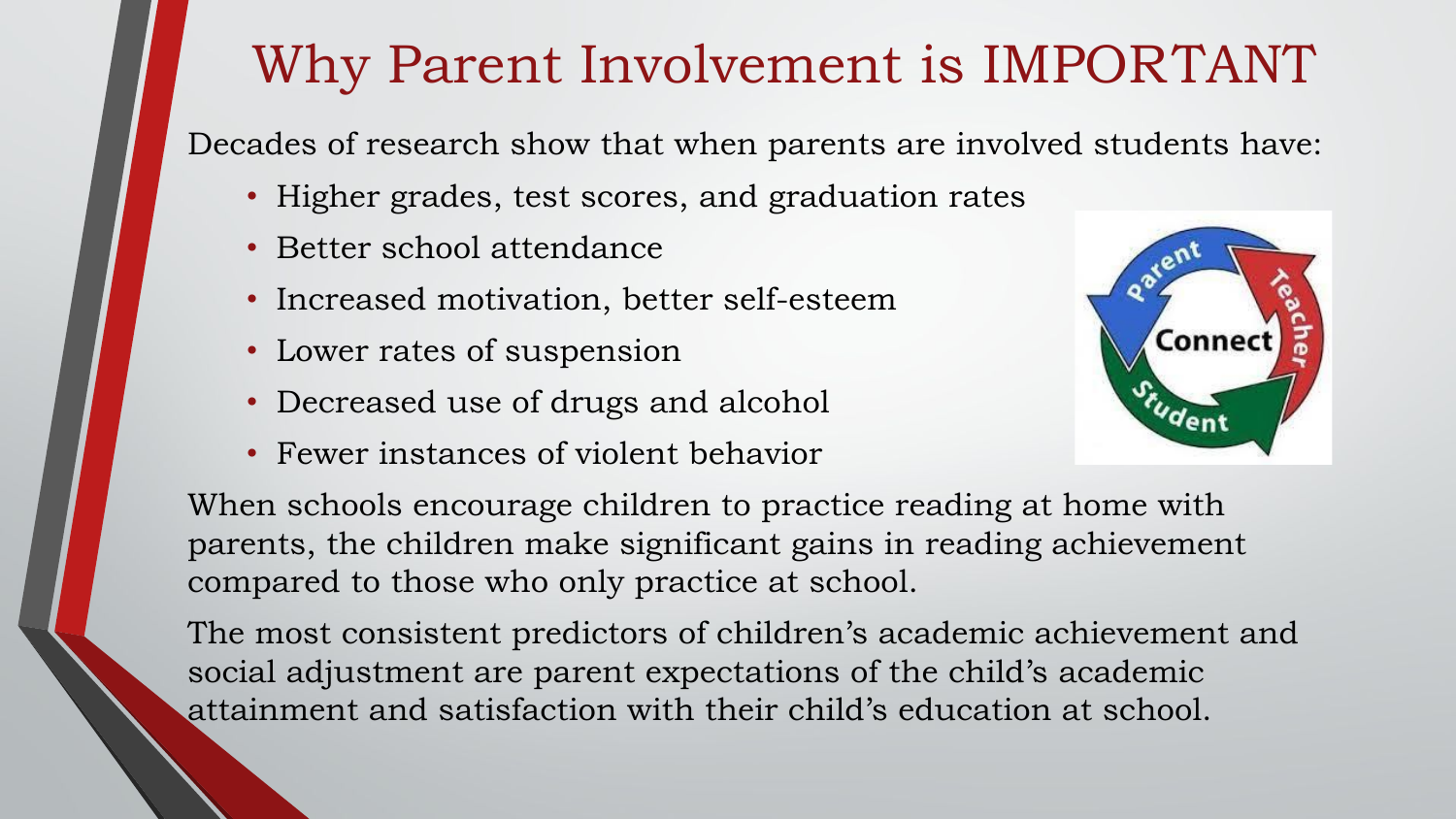#### We need you!



The SIP is your school's Continuous Improvement Plan and includes:

- A needs assessment and summary of data
- Goals and strategies to address academic needs of students
- Professional development needs
- Coordination of resources/comprehensive budget
- The school's parental involvement plan

You, as Title I parents/guardians, have the right to be involved in the development of this plan.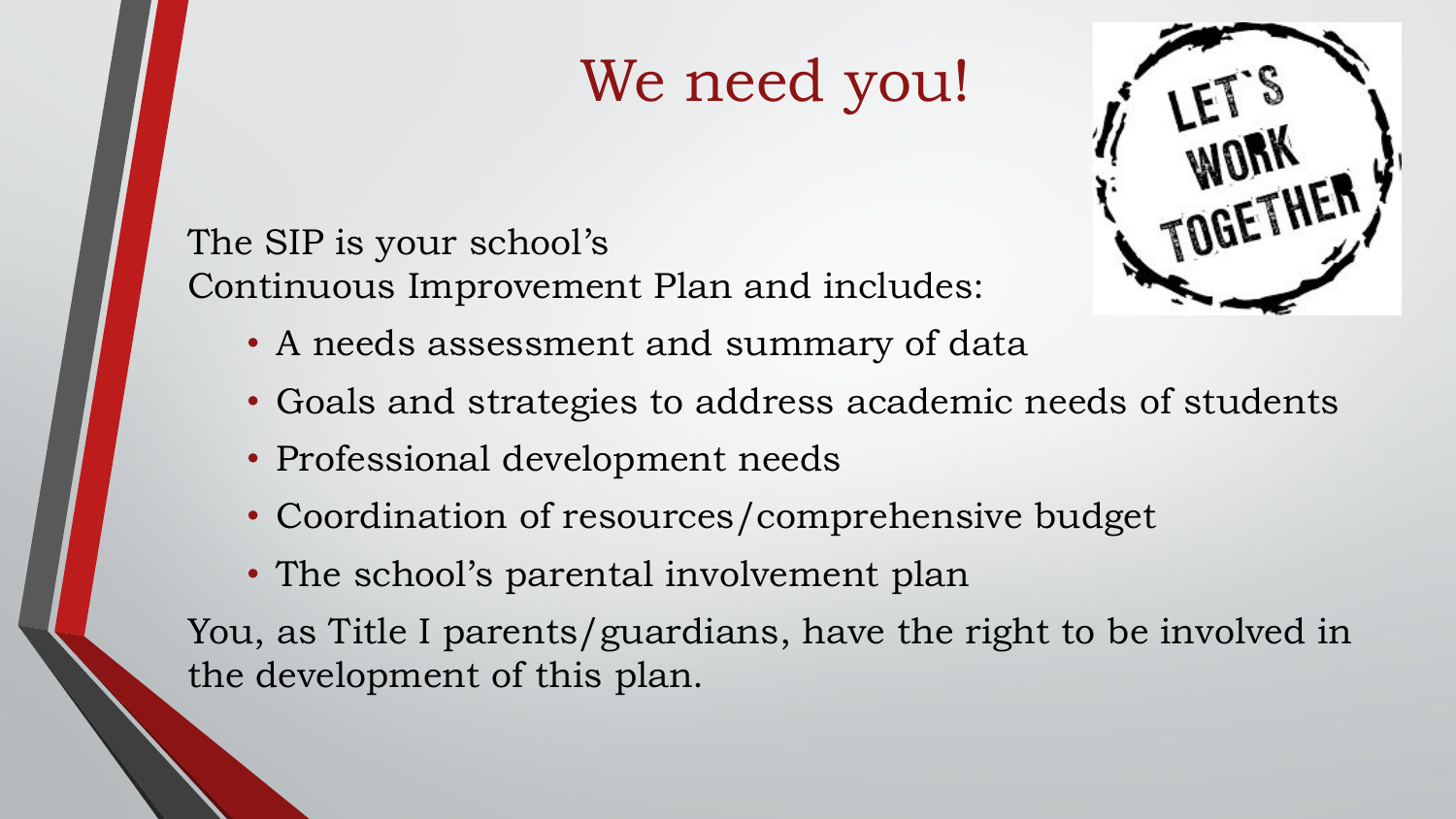#### Rights of Parents

Franklin County Schools are required to set aside 1% of Title I funding for parental involvement. All Title I schools emphasize bringing in parents as academic partners and each school receives funding to further this partnership.

Franklin County has a Title I Parent involvement policy and parent/school compact:

- Outlines the rights of parents to be involved and how parents will receive communication from the school
- Available on the district's webpage [www.franklincountyschools.org](http://www.franklincountyschools.org/)

#### Parent/Guardian rights:

- Ask for meetings and trainings
- Review the results of the annual parent involvement effectiveness survey
- Make suggestions for the Title I funding
- Review the school's achievement data
- Review the parent involvement plan
- Review and modify the Title I Parent Engagement Plan and Home/School Compact •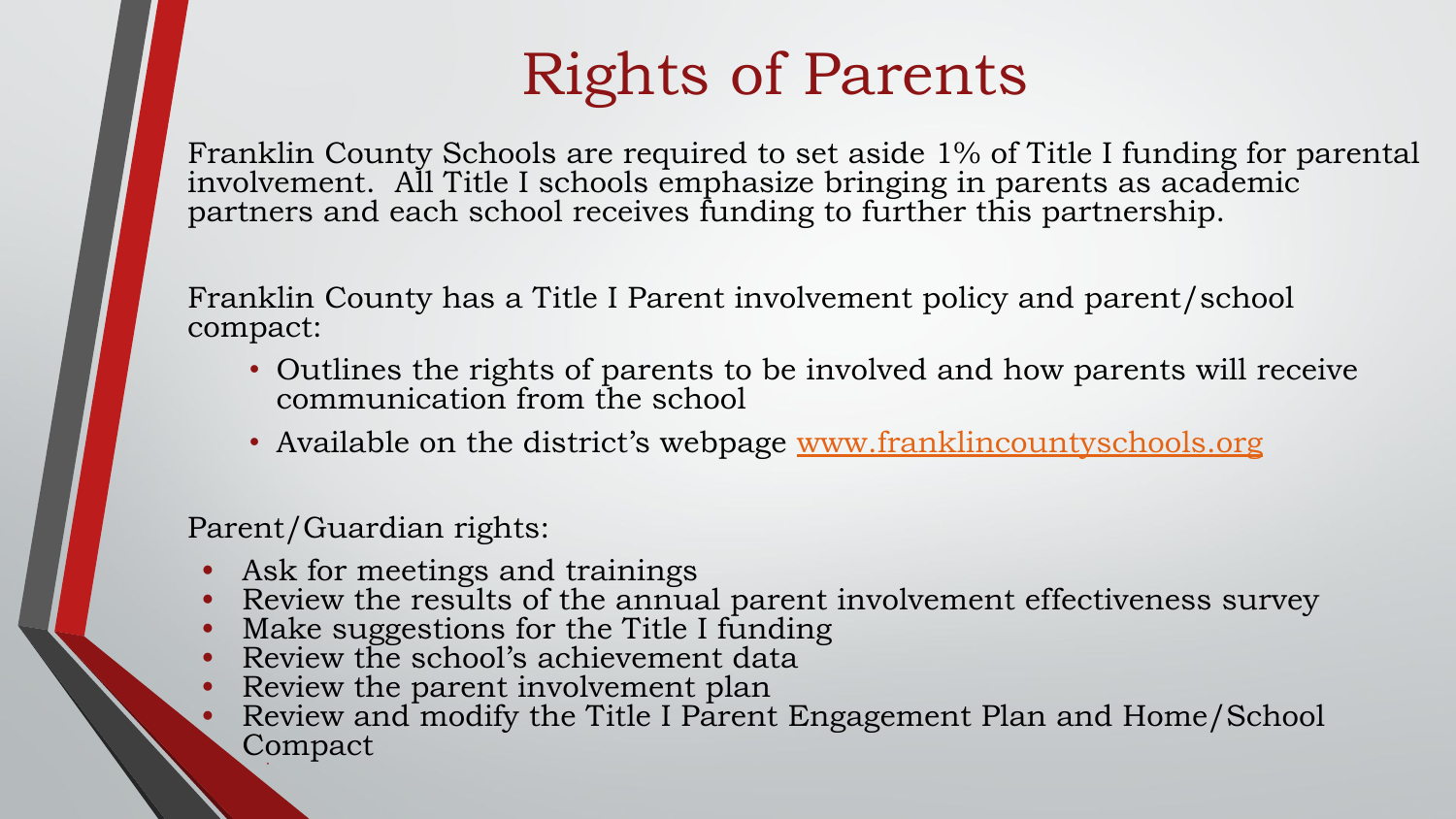#### How to Monitor Your Child's Progress

- Work with your child's teacher as often as needed to discuss his or her progress.
- Be present and available during homework time
- Review all student work that is sent home
- Engage with your child when reading nightly
- Participate in literacy training activities
- Read and review tips that are included in informational pamphlets and newsletters that are sent home or shared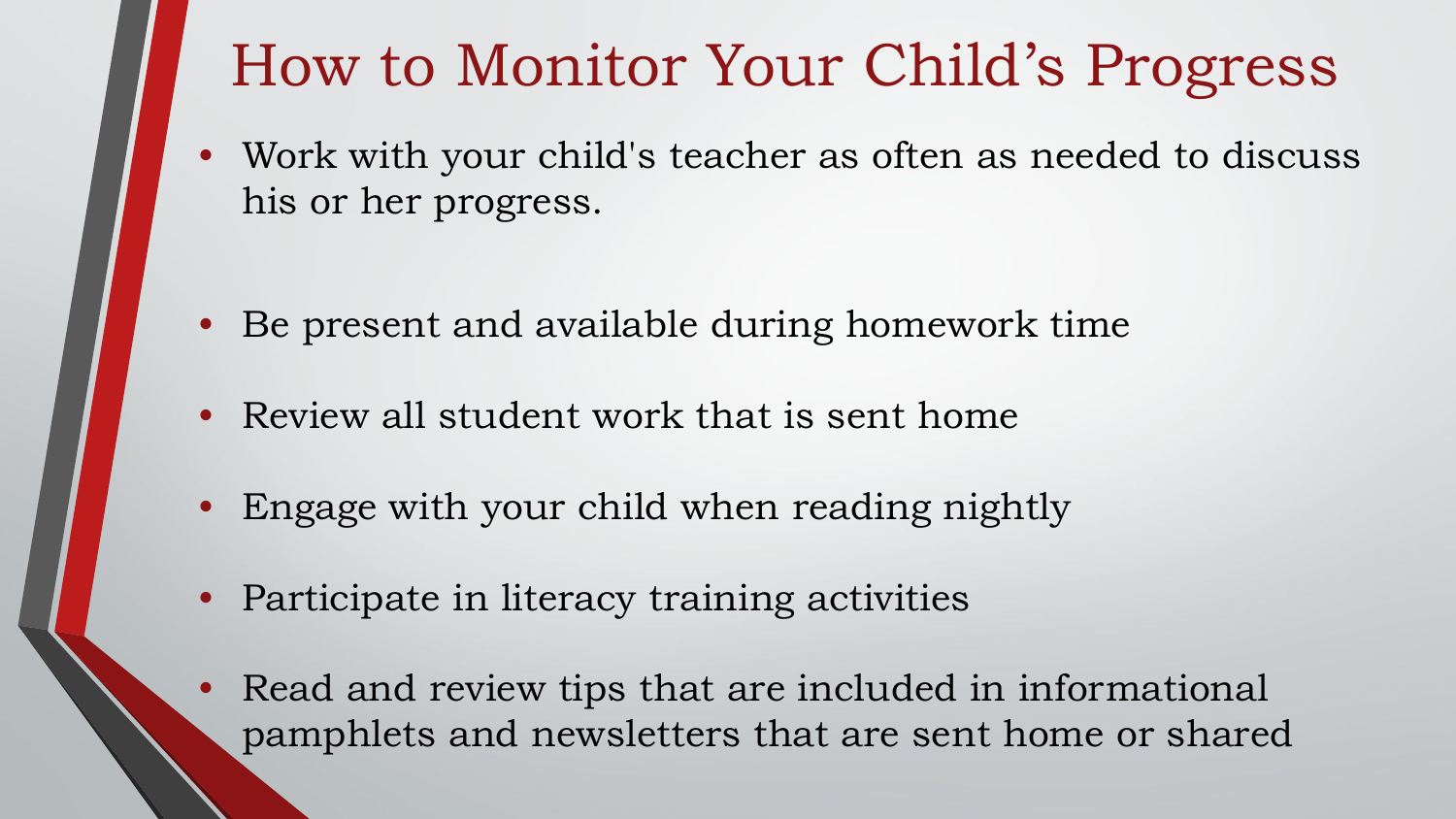### Highly Qualified Teachers

Parents of students in Title I schools have the right to know the professional qualifications of staff working with their child.

Franklin County School District strives to provide highly effective teachers who meet state qualifications.

If a teacher does not meet the standards established by ESEA and the state of Florida, parents will be notified with a letter.

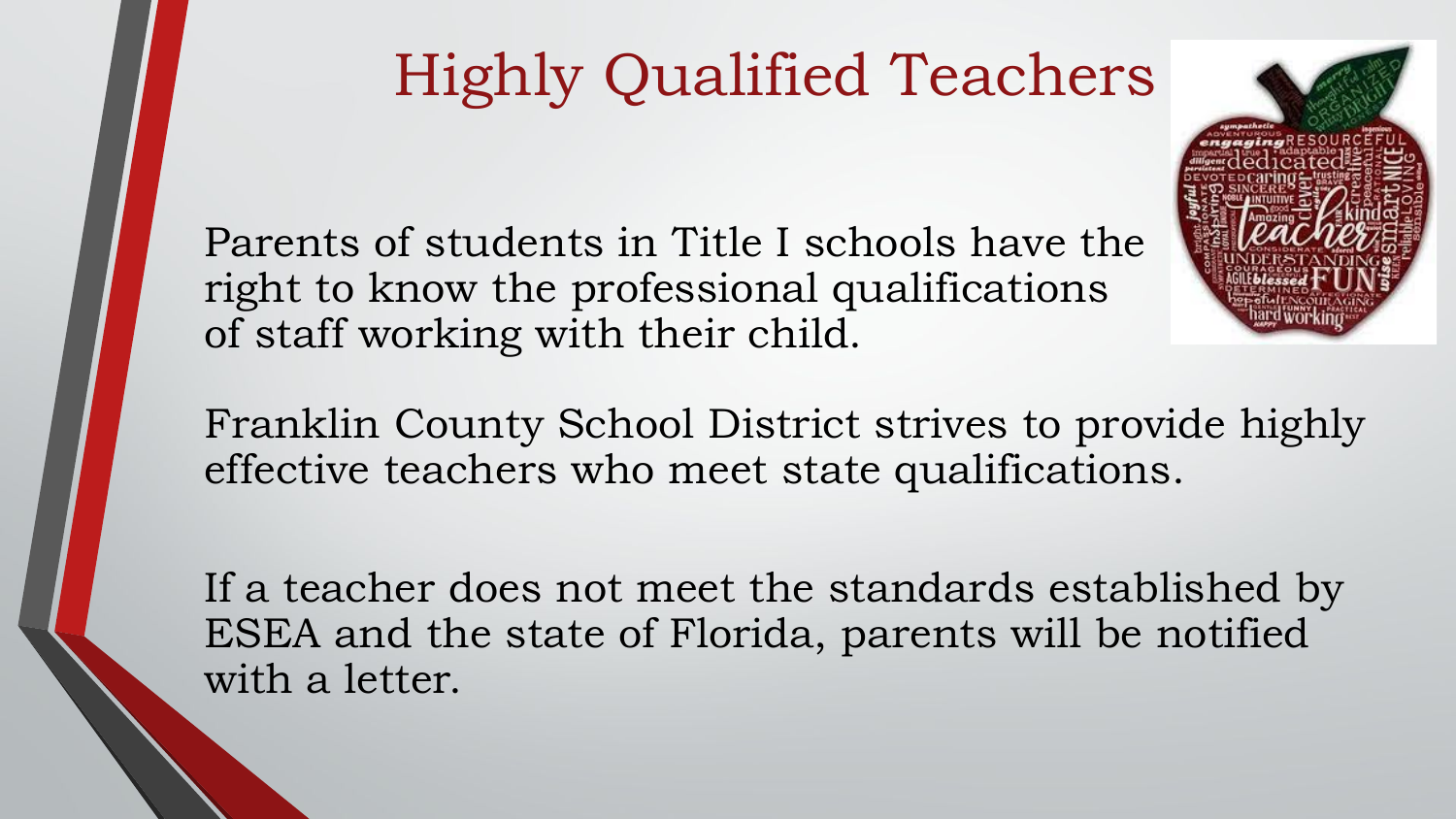#### Parent/Guardian Right to Know

- To be involved and request regular meetings to express your opinions and concerns
- To be provided information on your child's level of achievement on assessments



- To request and receive information on the qualifications of your child's teachers and paraprofessionals
- To be informed if your child is taught by a non-state certified teacher for four or more consecutive weeks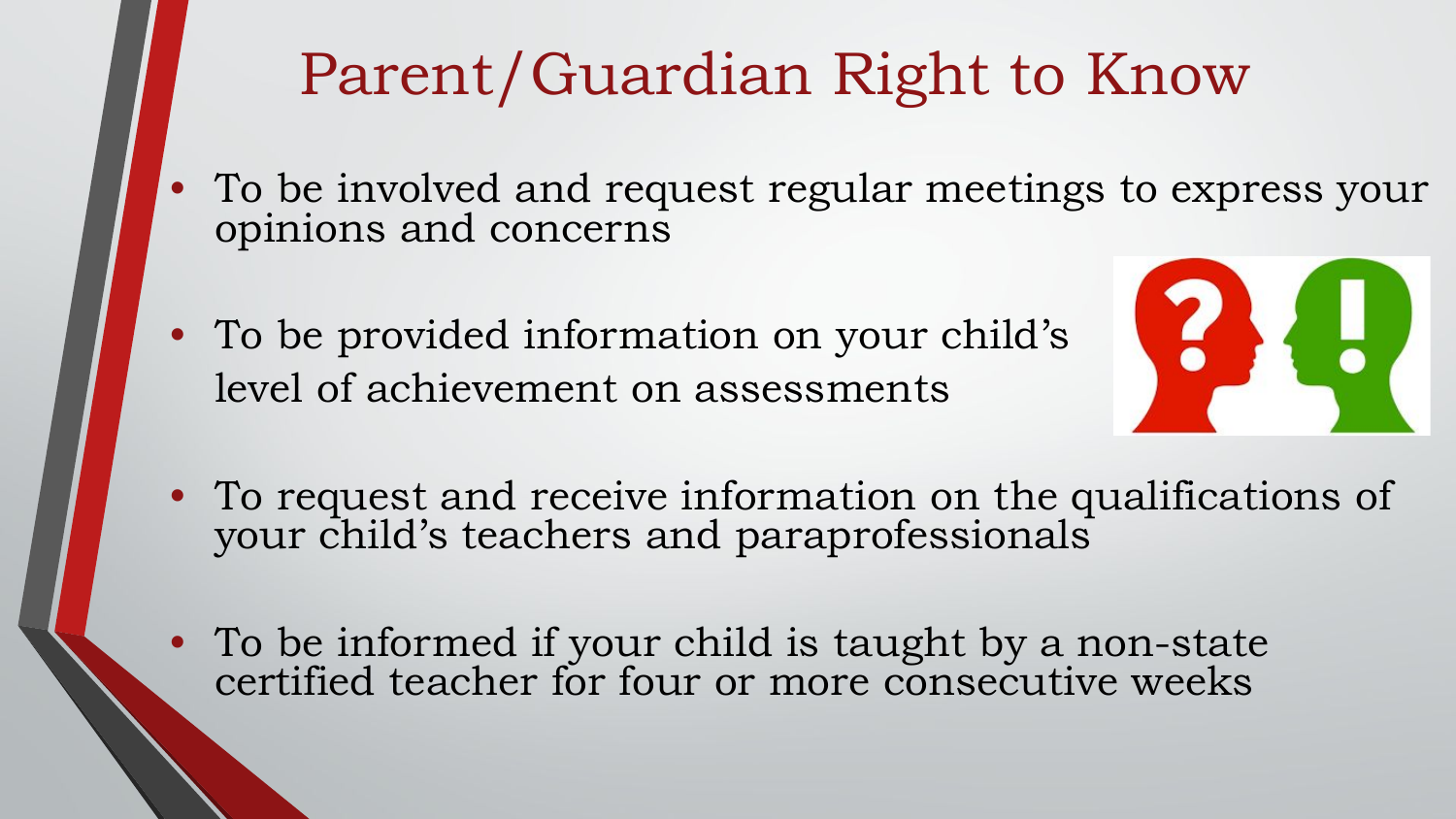#### Curriculum

All instructional materials are research based and are aligned with the Florida Standards.

Title I requires research based assessment systems including the use of data based decisions, high quality professional development, and the implementation of research-based instructional strategies to ensure the academic achievement of all children.

Title I also requires that instruction be provided by highly effective staff and that strategies are included to increase parental involvement.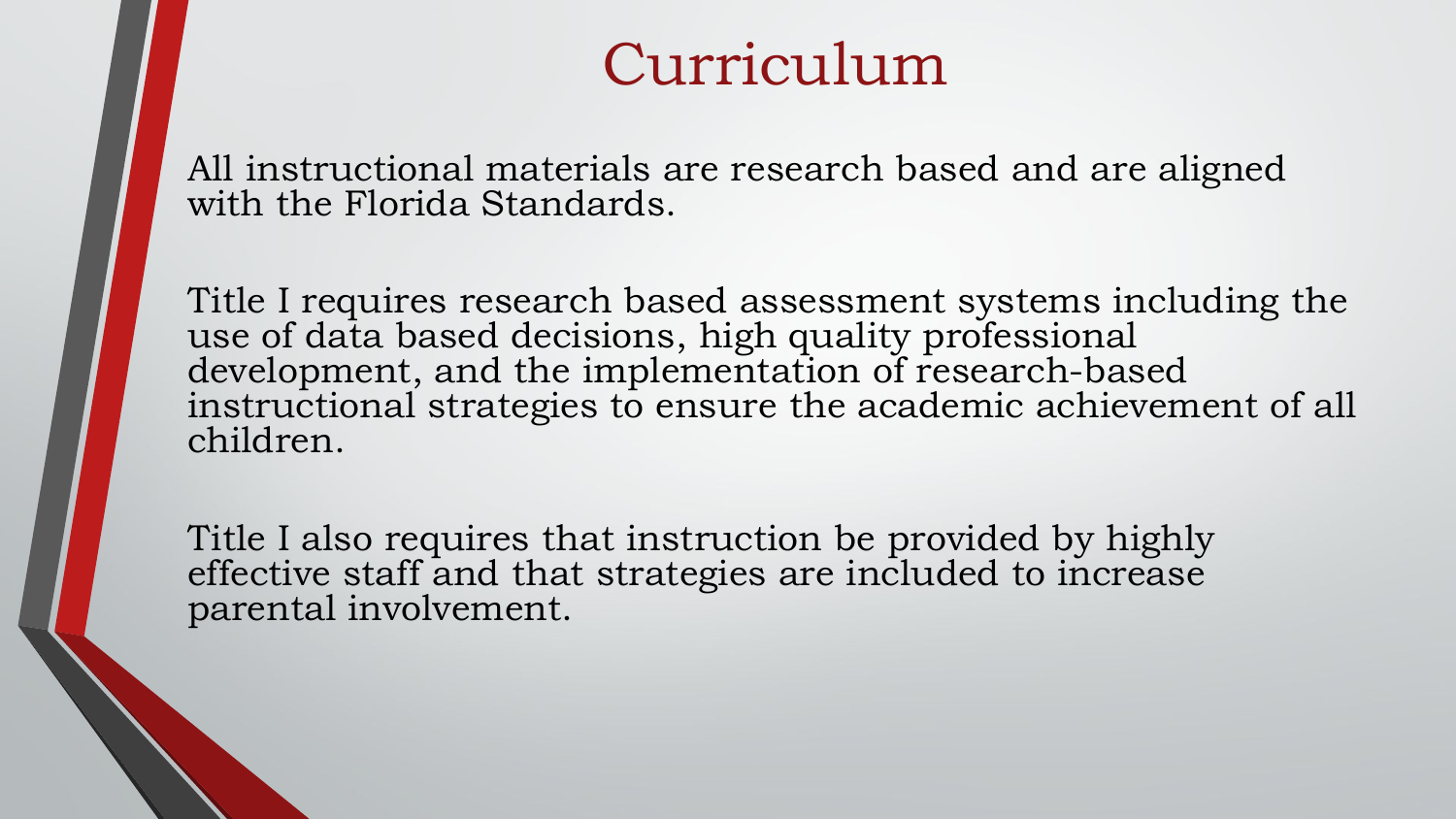#### What We Teach!

#### **Florida State Standards**

 The Franklin County School District uses the Florida State Standards. **The B.E.S.T. ELA Standards** will be introduced in all grade levels for the 21-22 school year! The standards reflect what all students should know and be able to do in each grade from Kindergarten through 12th grade.



Visit the www.FLDOE.org website for more information.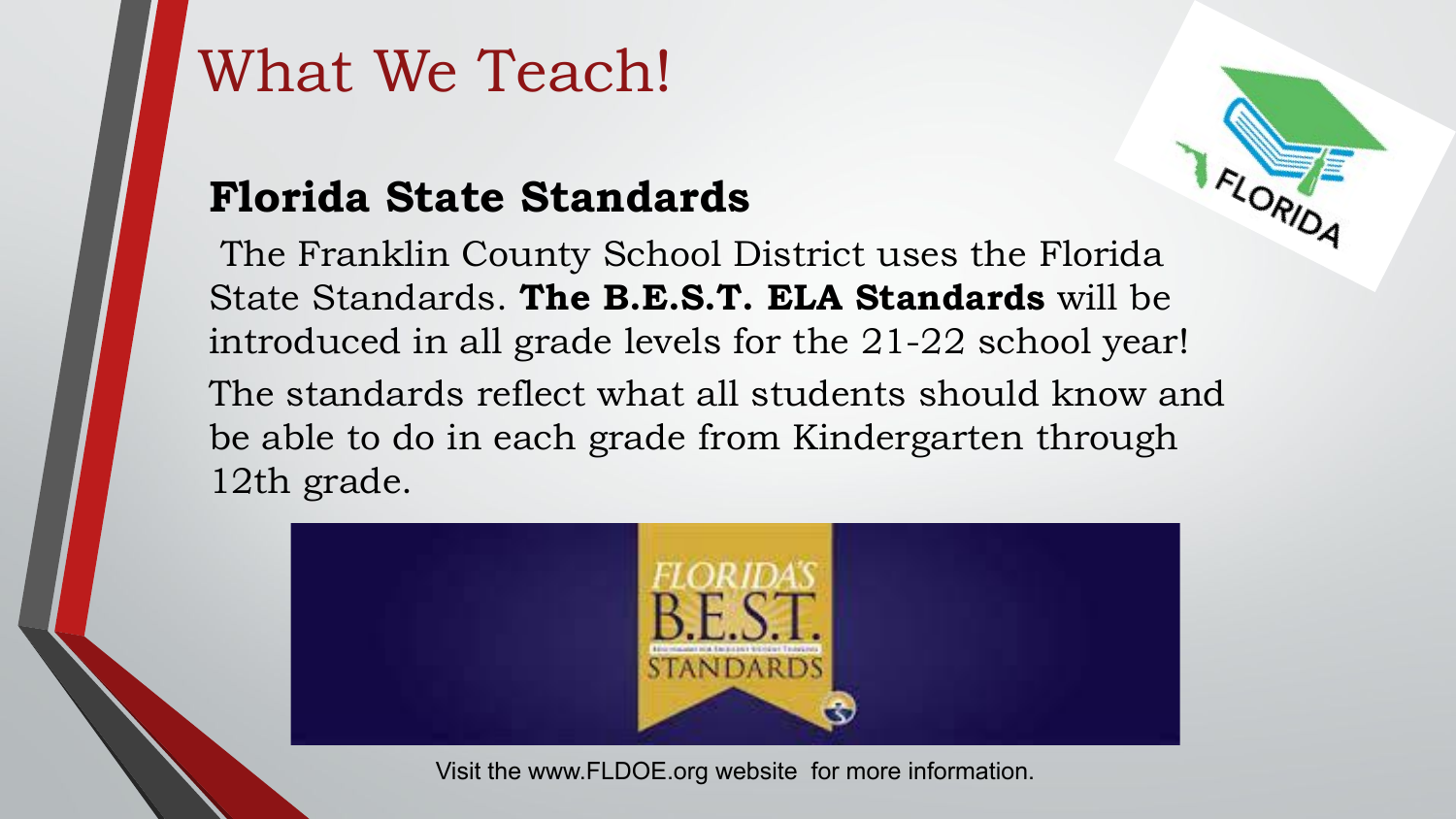### B.E.S.T. Standards Implementation Timeline

| Florida's                                                 |                                          |                                                        |                                      |  |
|-----------------------------------------------------------|------------------------------------------|--------------------------------------------------------|--------------------------------------|--|
| <b>TRANSITION TIMELINE</b>                                | 2020-2021                                | 2021-2022                                              | 2022-2023                            |  |
| <b>PROFESSIONAL</b><br><b>DEVELOPMENT</b>                 | <b>Begins for</b><br><b>ELA</b> and Math | Continues for<br><b>ELA and Math</b>                   | Continues for<br><b>ELA and Math</b> |  |
| <b>STANDARDS</b>                                          | Current<br><b>ELA and Math</b>           | New K-2 ELA<br>Current 3-12 ELA<br>Current K-12 Math   | New<br><b>ELA</b> and Math           |  |
| <b>INSTRUCTIONAL MATERIALS</b><br><b>ADOPTION PROCESS</b> | K-12 ELA                                 | K-12 Math                                              | $K-12$<br><b>Social Studies</b>      |  |
| <b>CURRICULUM</b><br><b>IMPLEMENTATION</b>                | Current<br>ELA and Math*                 | New K-2 ELA<br>Current 3-12 ELA*<br>Current K-12 Math* | New<br><b>ELA</b> and Math           |  |
| <b>STATEWIDE</b><br><b>ASSESSMENTS</b>                    | Current<br><b>ELA and Math</b>           | Current<br><b>ELA and Math</b>                         | New<br><b>ELA and Math</b>           |  |
|                                                           |                                          |                                                        |                                      |  |

\*Recommended since current statewide assessments still in place, but this is a district decision.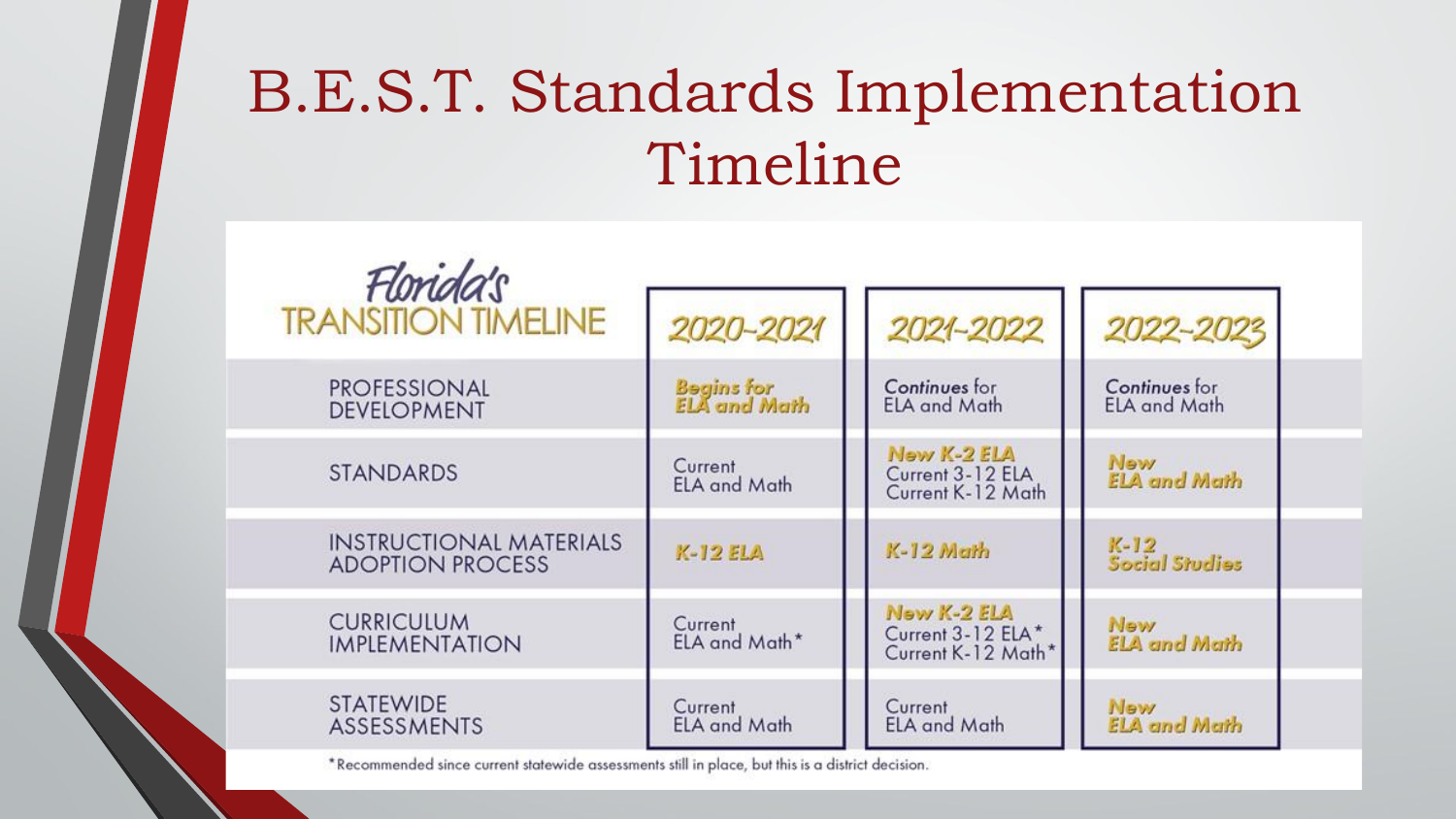# B.E.S.T- K-12 ELA

Standards published January 31, 2020; Approved February 12, 2020 ; Implemented 2021-22

- New instructional materials introduced in SY 2021-22
- New state assessments in ELA Grades 3-8 & 10 in Spring 2023
- Explicit content expectations with recommended texts by grade level
- Increased emphasis on "coherence and progression"
- Explicit description of phonics as foundation of literacy
- Descriptions of "fluency" provided by grade level
- New integrated civics readings explicitly integrated into ELA
- New B.E.S.T. ELA Grade 3 assessment focused 100% on reading
- US Constitution formally introduced in Grade 5
- Rhetoric formally introduced in Grade 6
- Grade 9 ELA FSA eliminated in July 2022

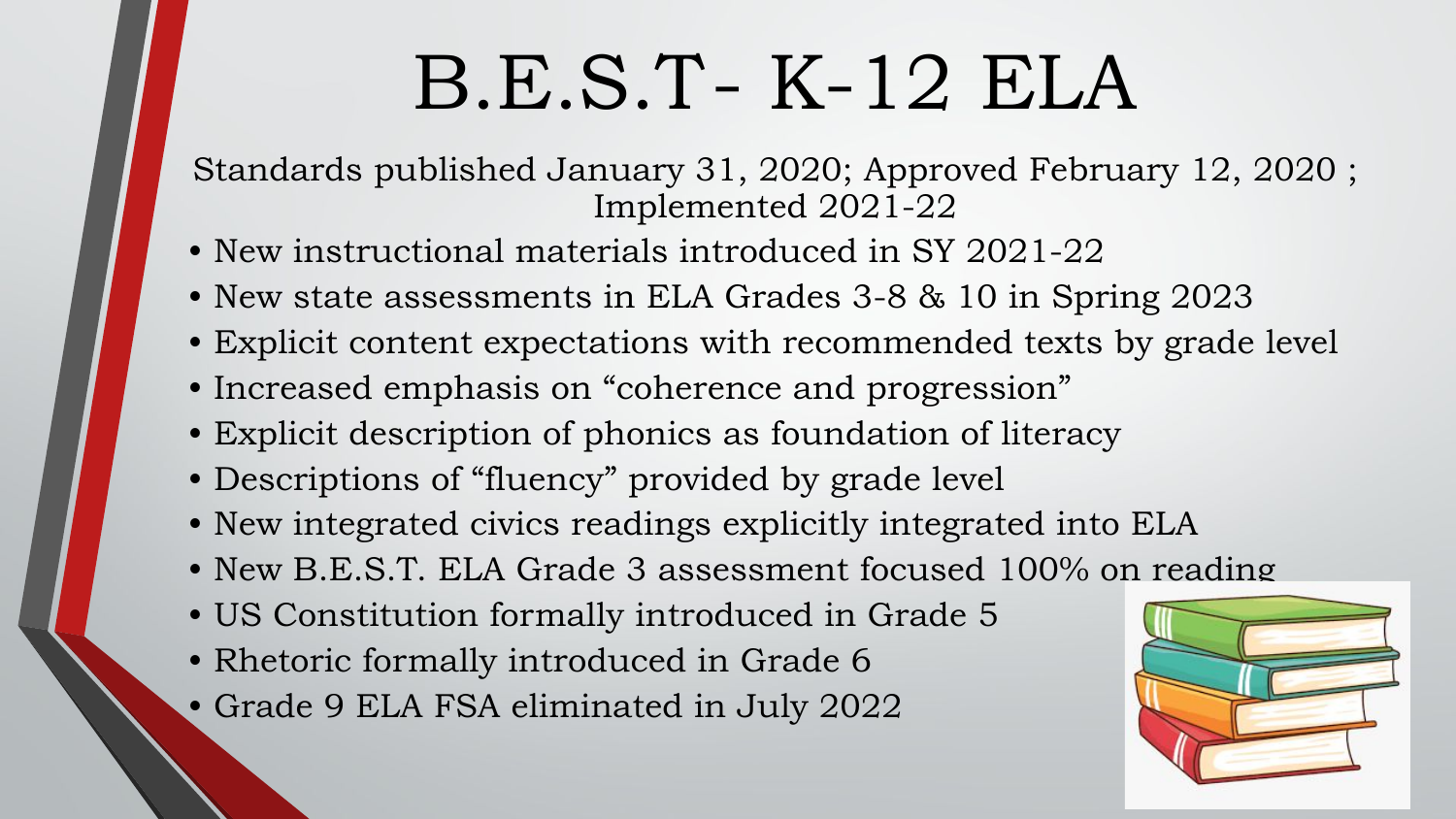# B.E.S.T- K-12 Mathematics

Standards published January 31, 2020; Specifications and criteria released November 2020; Implementation 2022-23 SY

- New instructional materials introduced in SY 2022-23 (textbook adoption)
- New state assessments in Math Grades 3-8 & Algebra in Spring 2023
- Focus on correct answers, not on procedural understanding
- Explicit emphasis on memorizing arithmetic facts
- Introduce detailed and illustrated glossary of mathematical concepts
- Increased emphasis on details of grade level progression of standards
- Introduce multi-digit division in Grade 5
- Provide detailed description of Algebra 1 content • Multiple course progressions beyond Algebra 1

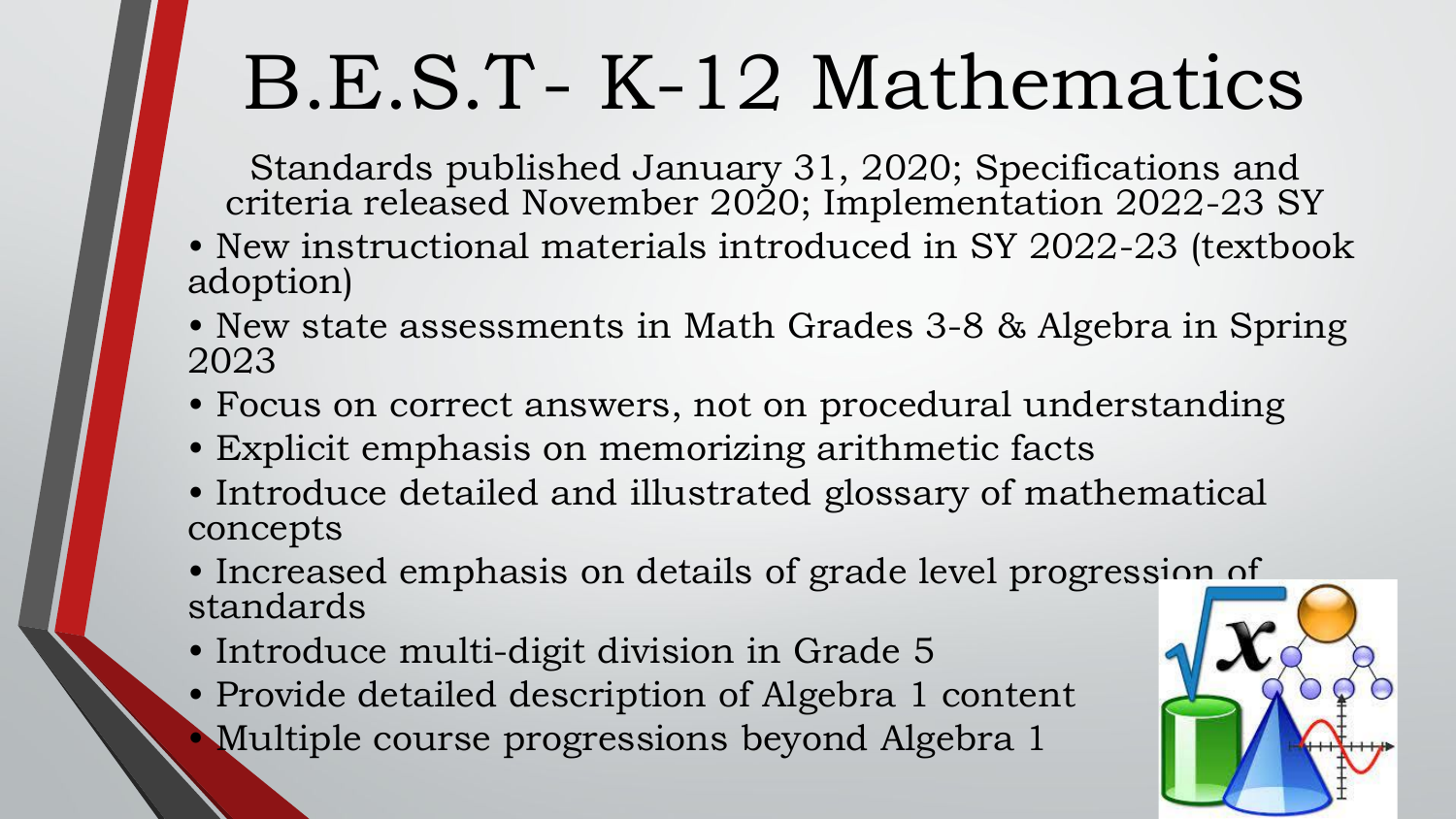#### Assessments

#### **How is your child's progress monitored?**

- STAR Early Literacy (kindergarten-1st Grade)
- STAR Reading and Math  $(2nd 8<sup>th</sup>)$
- iReady ELA and Math  $(K-8<sup>th</sup>)$
- Statewide assessments
- Classroom formative and summative assessments



#### **How do parents receive updates regarding their child's progress?**

- Weekly Red Folders (elementary) with graded papers
- Progress reports
- Report cards
- Parent/Teacher conferences
- Written notification of local assessments
- Testing Reports from statewide assessment
- FOCUS portal